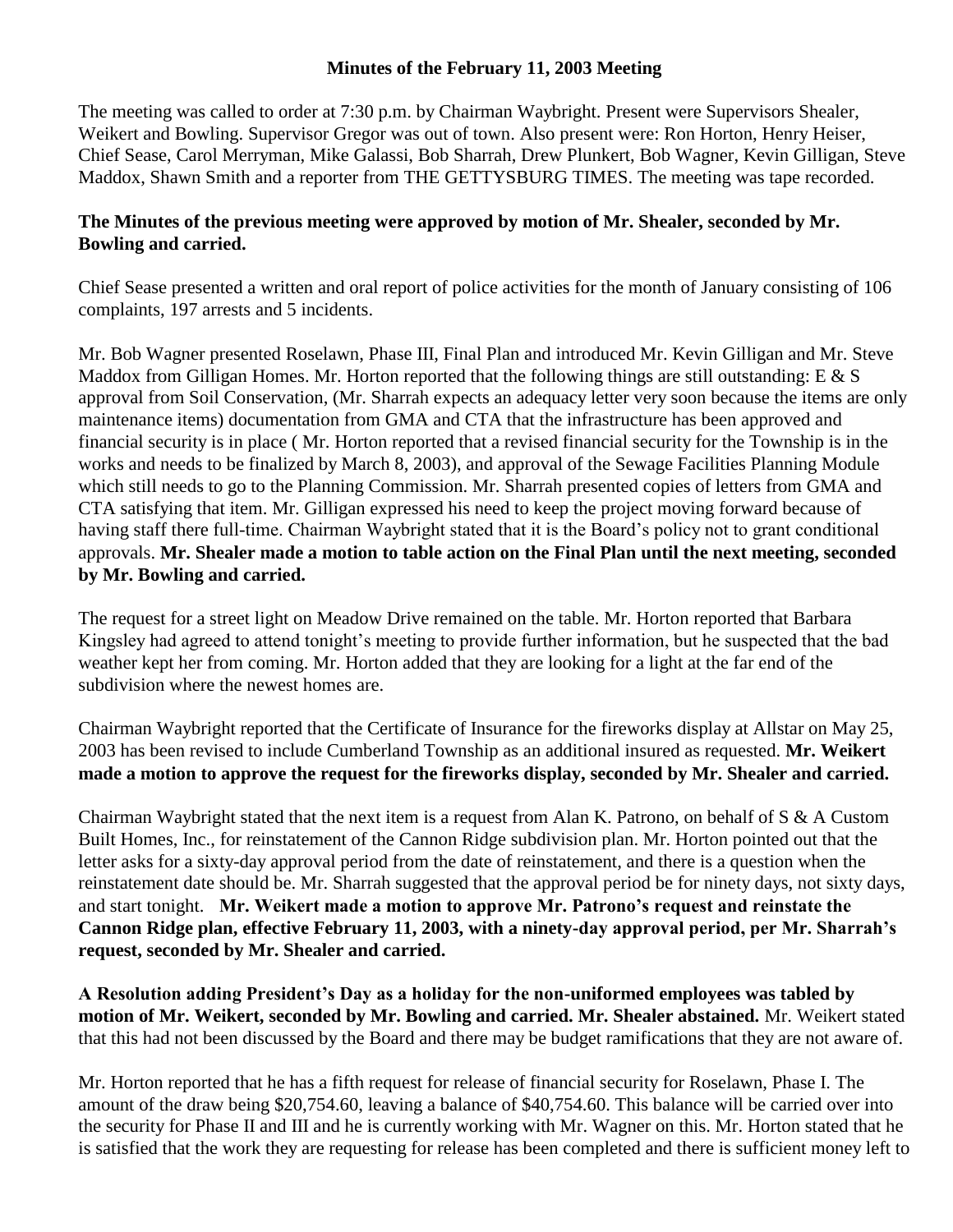## cover the completion of Phase I. **Mr. Weikert made a motion to approve the release, in the amount of \$20,557.50, seconded by Mr. Shealer and carried.**

Chairman Waybright stated that Mr. Dan Frey would be next on the agenda. Mr. Frey stated that he represents Joseph Myers, new owner of the proposed Patriot's Choice subdivision on Biglerville Road. He reported that the plan, along with a check, was presented to the Township on September 4, 2002. At that time, the equitable owner of the land was Westminster Land Trust. At the time the plan was submitted, a transmittal was completed by the Township, and Mr. Sharrah took the plan to Adams County Planning Office for their review. On September 10, 2002, the plan and check was returned to Mr. Sharrah being rejected as an incomplete submittal. Mr. Horton's letter cited six items that were incomplete. On September 30, 2002, Mr. Sharrah resubmitted the plan and check, addressing the six comments from Mr. Horton's previous September 10, 2002 letter. On October 9, 2002, the plan and check were again returned as an incomplete submittal citing three items that were missing: no sewer planning, no reference to phasing of the development and no written requests for waivers containing the grounds and facts of unreasonableness or hardship on which the requests are based. Mr. Frey stated that, to the best of their knowledge, the plan was never reviewed by the Planning Commission or Board of Supervisors. Subsequent to the attempted filing of the plans, Ordinance 02-106 was adopted by the Board which imposes recreation fees on a developer. Mr. Frey stated that it is their position that they have a deemed approved plan under the MPC and Township's SALDO because the plan was not reviewed in the ninety-day time frame and they are willing to litigate that position. With a deemed approved plan, the Township can not look at, nor has any input into the plan, and if they are successful in establishing a deemed approval, Ordinance 02-106 has no applicability to this plan. Mr. Frey stated that they do not want to litigate, but they feel that they have an extremely strong position. He added that Mr. Heiser has indicated that there was some authority for what the Manager/Engineer did in denying the plan, but in the particular case cited, the plan had massive deficiencies, and this plan did not. Mr. Frey stated that they know they need sewer planning, they do not intend to phase the project and if they did, the Township would have approval over that, and they feel that the waivers should be ongoing discussion between the developer and Planning Commission. He stated again that they do not want to litigate and they want the Township to have input into the plan. He stated that they are offering the following: they will file the plan tomorrow or Thursday, with the filing date being retroactive to September 4, 2002, and would agree to extend the time-frame and make the effective date the date that the plan is filed. They would want it to be understood that the plan is to be reviewed under the Ordinance in effect on September 4, 2002. Mr. Frey stated that he has the authority to offer the Township \$500.00 per lot for recreation (1/2 of what the Ordinance requires) and they hope to be able to work closely with the Township to get through the planning process. Mr. Horton stated that the 90 days should start on the date of the Planning Commission meeting and that normally plans must be submitted 10 days prior to the Planning Commission meeting, which is February 20, 2003. Mr. Frey stated that he is willing to have the start date for the ninety-day period to be February 20, 2003, but the ten days prior would have to be waived in this case. He did state that they are not asking to circumvent any other requirements of the Subdivision Ordinance.

## **At 8:32 p.m., Chairman Waybright adjourned the meeting for an Executive Session to discuss a legal matter.**

## **At 8:55 p.m., Chairman Waybright reconvened the meeting.**

Mr. Heiser clarified that the \$500.00 per lot will be paid at the time of final approval and Mr. Frey agreed. **Mr. Weikert made a motion to accept the offer and reinstate the Patriot's Choice Plan through the process under the SALDO as of September 4, 2002 and the ninety days to start on February 20, 2003 and \$500.00 per lot for recreation to be paid at final approval as offered by Mr. Myers, seconded by Mr. Shealer and carried.**